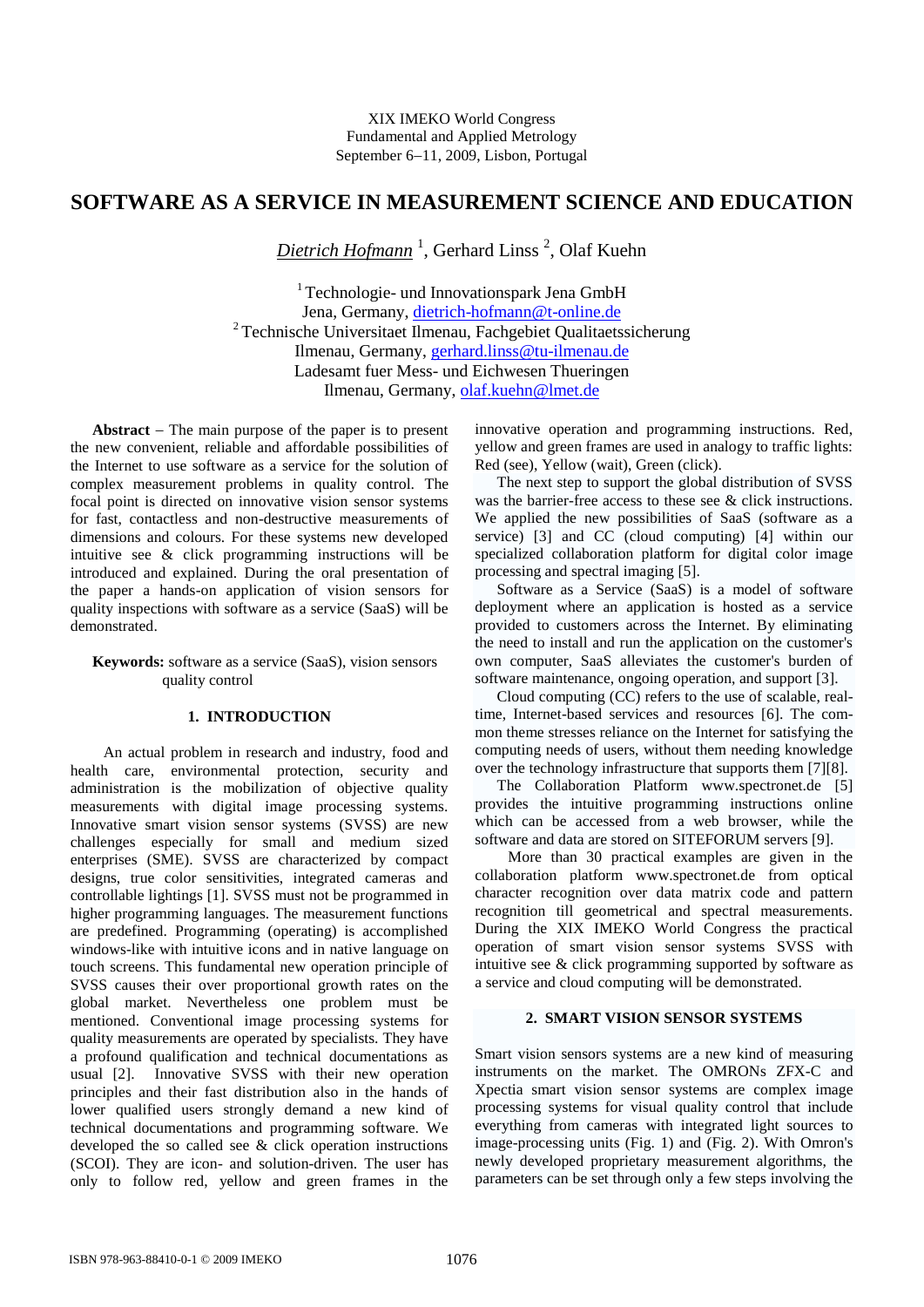operation of touch-panel color monitors, colored functional icons or full-text functional icons and see & click programming instructions. (Tab. 1).



Fig. 1. ZFX-C vision sensor system http://www.ia.omron.com/product/family/1892/index\_fea.html



Fig. 2. Xpectia vision sensor system http://www.visquanet.de/servlets/SITEFORUM?i=1122540720771 &&e=UTF-8&l=1&t=/contentManager/selectCatalog&intro= 1&active=no&ParentID=1222358585640

Tab.1. List of see & click programming instructions for Xpectia (selected 6 from 24) http://www.visquanet.de/servlets/SITEFORUM?i=1122540 720771&&e=UTF-8&l=1&t=/contentManager/select Catalog&intro=1&active=no&ParentID=1216223013452

| 05 | A B | M01. Zeichenerkennung / Character Inspection<br>m01 xpectia print.pdf<br>m01_xpectia_web.pdf |
|----|-----|----------------------------------------------------------------------------------------------|
| 06 |     | M02. Winkelmessung / Circle Angle<br>m02 xpectia print.pdf<br>m02 xpectia web.pdf            |
| 07 |     | M03. Musterklassifikation / Classification<br>m03 xpectia print.pdf<br>m03 xpectia web.pdf   |
| 08 |     | M04. Farbflächenmessung / Gravity and Area<br>m04 xpectia print.pdf<br>m04_xpectia_web.pdf   |
| 09 |     | M05. Farbtonmessung / Color Data<br>m05 xpectia print.pdf<br>m05 xpectia web.pdf             |
| 10 |     | M06. Farbobjekterkennung / Labeling<br>m06 xpectia print.pdf<br>m06 xpectia web.pdf          |

The new smart vision sensor systems and the new intuitive programming methods are milestones in the digitalization of measurements and therefore a breakthrough in measurement science as well as in measurement education and training.

# **3. OBJECTIVE COLOR MEASUREMENTS**

Optical quality inspections are fast, contactless and nondestructive. Most visual quality inspections still provided by human eyes. Visual quality inspections by man have four significant disadvantages:

- 1. The human inspector decides subjectively
- 2. The human inspector must be specialized
- 3. The human inspector is expensive
- 4. What human inspect in subjective visual perception is not simply a translation of the image on the retina. Thus people interested in perception have long struggled to explain what visual processing does to create what we actually see. This problem is unsolved till today.

Therefore an increasing interest is observable to use objective vision sensor systems and image processing software for visual quality measurements.

Special interest is centered on visual quality assurance with color image processing and spectral imaging. The simple reason is the huge information content of color scales in comparison to gray scales (Fig. 4).



Fig. 4. Information content of different scales

Another reason is the availability of affordable color cameras under the influence of an exploding color camera market for consumer goods. But design and programming of industrial cameras are different to consumer goods. Therefore the see & click programming instructions has been also elaborated for color measurements.

## **4. SEE & CLICK PROGRAMMING**

To understand the philosophy of the new programming method selected instruction steps for color measurements with the smart vision sensor system Xpectia are shown in Fig. 5 through Fig. 12.

The task is to measure the color of the red pencil. The results of the measurements are displayed on the graphical user interface in Fig. 12. The measurement results concerning the red pencil are:

Average R(ed): 255.0000 Average G(reen): 97.7804 Average B(lue): 51.1250.

For measurements of the green and the blue pencils the same procedures have to be run again.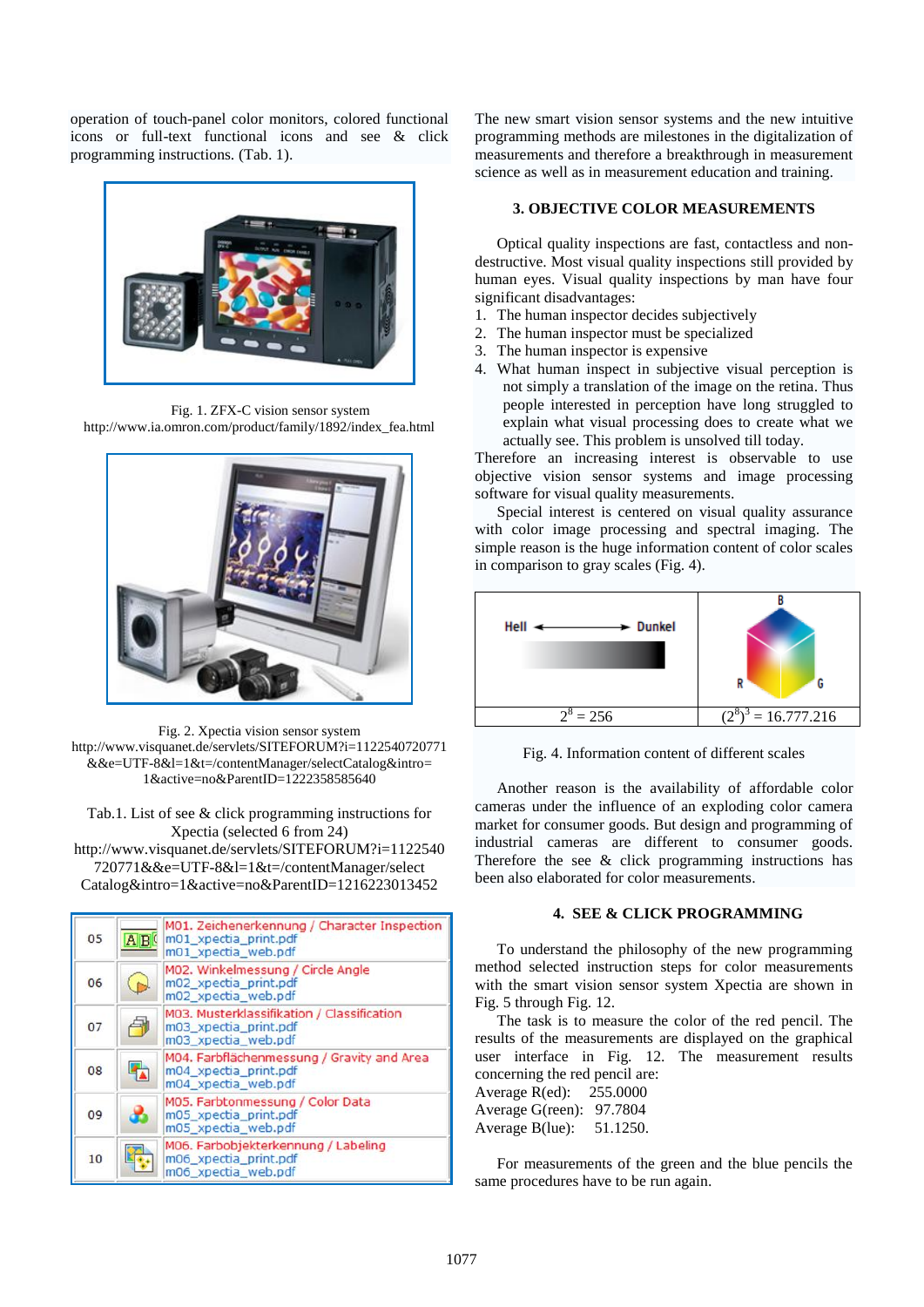

Fig. 5. **Step 1** of programming the color measurement for Xpectia (Red frame: see Camera Image Input & wait; green frame: see Edit flow & click Edit flow)



Fig. 6. **Step 2** of programming the color measurement for Xpectia (Red frame: see Measurement & wait; green frame: see Color data & click Color data)



Fig. 7. **Step 3** of programming the color measurement for Xpectia (Red frame: see Color data & wait; green frame: see Append & click Append)



Fig. 8. **Step 4** of programming the color measurement for Xpectia (Red frame: see Color Data & wait; green frame: see Set & click Set)



Fig. 9. **Step 5** of programming the color measurement for Xpectia (Red frame: see Color Data & wait; green frame: see Rectangle & click Rectangle)



Fig. 10. **Step 6** of programming the color measurement for Xpectia (Red frame: see Rectangle & wait; green frame: see Test frame & click Test frame)